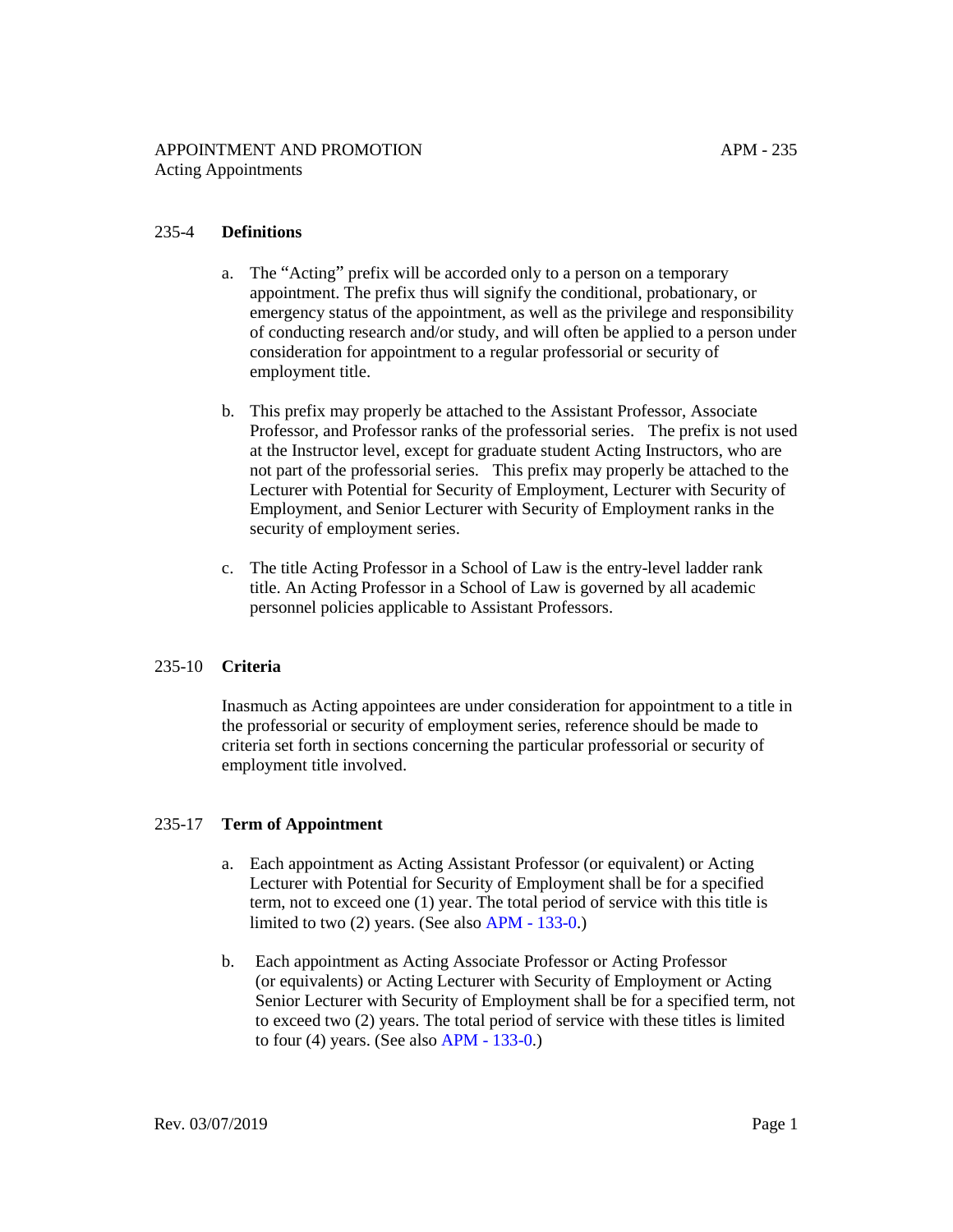c. Service in the title Acting Professor in a School of Law counts toward the eight-year limit under Regents' Standing Order 103.9. The four-year limit described in [APM - 235-17-b](https://www.ucop.edu/academic-personnel-programs/_files/apm/apm-235.pdf) does not apply.

# 235-18 **Salary**

Acting Professors in the Schools of Law are paid on the Law School salary scale. (See [APM - 600-18.](https://www.ucop.edu/academic-personnel-programs/_files/apm/apm-600.pdf))

#### 235-20 **Conditions of Employment**

The following provisions apply to the conditions of employment of an Acting appointee:

- a. An Acting appointee employed fifty percent (50%) time or more is included in the University of California Retirement Plan, if the appointee meets the eligibility requirements.
- b. Sabbatical leave credit may be accrued by an Acting appointee under special conditions described in [APM - 740-11-b\(1\).](https://www.ucop.edu/academic-personnel-programs/_files/apm/apm-740.pdf) An Acting Professor in a School of Law accrues sabbatical leave credit in the same manner as an Assistant Professor.
- c. Removal expenses may be allowed an Acting appointee, as provided in [APM - 560-14-b.](https://www.ucop.edu/academic-personnel-programs/_files/apm/apm-560.pdf) An Acting Professor in a School of Law is eligible for removal expenses under [APM - 560-14-a.](https://www.ucop.edu/academic-personnel-programs/_files/apm/apm-560.pdf)

### 235-24 **Authority**

The Chancellor is authorized to approve Acting appointments.

### 235-25 **Transfer to Regular Status**

An Acting appointee may be transferred to a regular appointment provided the appointment has had appropriate Academic Senate review and approval of the Chancellor.

a. Upon official certification that an appointee has completed all formal degree requirements, the department chairperson at the chair's discretion, may recommend the appointee's immediate transfer to a regular appointment. When